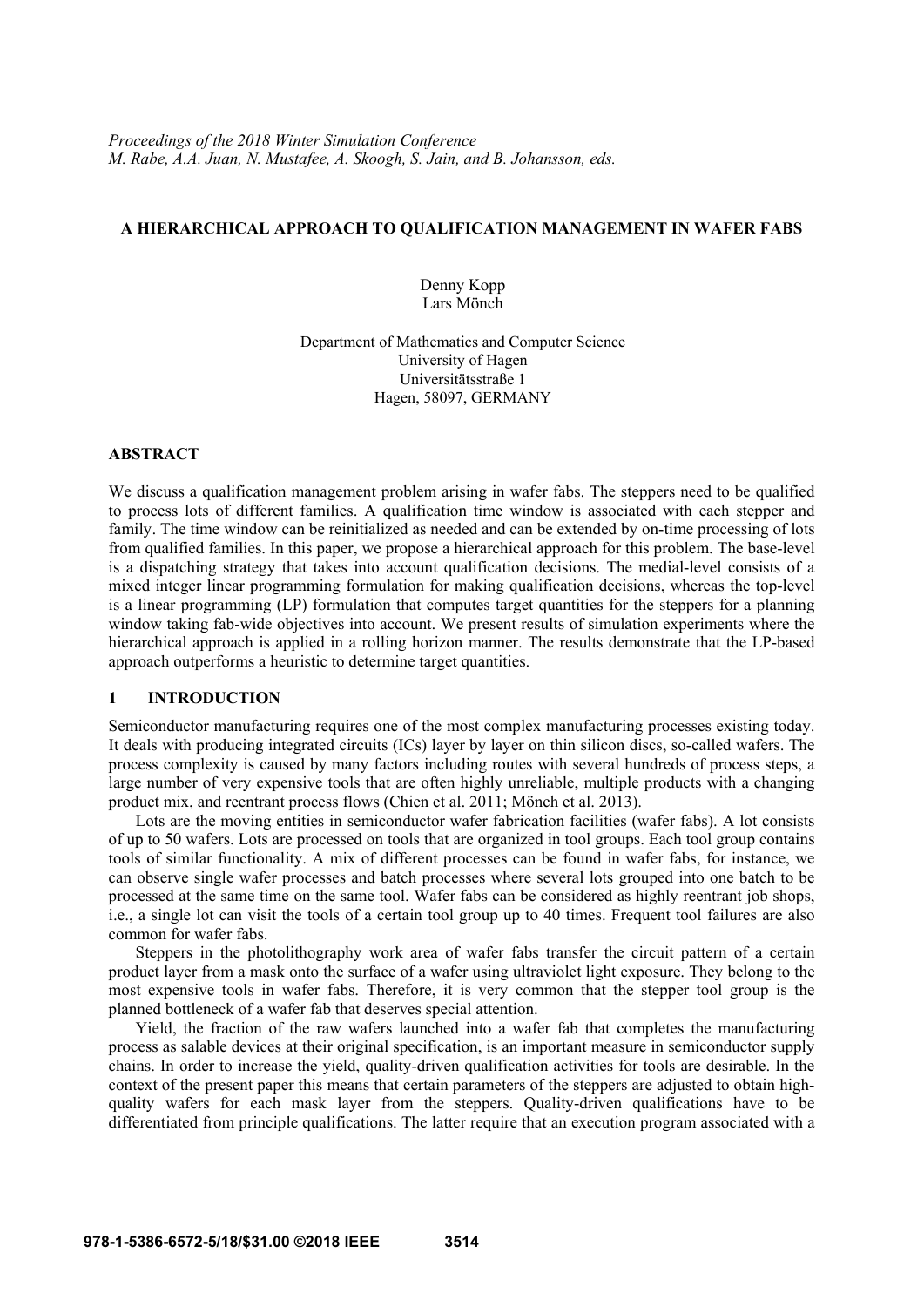process step, a so-called recipe, is performed on a tool to qualify it for the process step. While a tool without a principle qualification cannot be used by the corresponding process step, process steps can be performed on a tool with missing quality-driven qualification, however, this might result in poor quality, i.e., rework is necessary or wafers are scrapped.

In the present paper, we reconsider the quality-driven qualification problem from Kopp et al. (2016). More specifically, we embed the corresponding optimization formulation into a hierarchical three-level setting. The top-level of the hierarchy is responsible for determining demand targets for the qualification management of the stepper tool group while taking fab-wide objectives into account. Using a simulationbased rolling horizon approach, we show that this approach outperforms the approach proposed by Kopp et al. (2018) with respect to cycle time, throughput, tardiness, and qualification management-related performance measures.

The paper is organized as follows. The problem is described and analyzed in the next section. This includes a discussion of related work. The design of the three-level hierarchical approach is discussed in Section 3. This includes a presentation of the proposed LP formulation for the top-level. The applied simulation infrastructure is described in Section 4. The results of simulation experiments are discussed and analyzed in Section 5. Conclusions and future research directions are shown in Section 6.

# **2 PROBLEM SETTING AND ANALYSIS**

# **2.1 Problem Description**

We briefly recall the qualification management problem discussed by Kopp et al. (2016). A finite planning window of length  $\tau$  divided into discrete periods of length  $\Delta$  is assumed. Moreover, a new qualification plan is always determined after the first period of the planning window. Lot families are considered. A family is formed by all lots of a product that require the same reticle for processing them on the steppers. i.e., we obtain a family for each product and mask layer. We assume that we know the number of wafers, so-called demand targets, for each family that have to be processed on the steppers within a period of the planning window. We refer to these quantities as target quantities. The target quantities for family *f* in period *t* are  $d_t^f$ . Stepper dedications occur, i.e., a stepper might be only capable for processing wafers from specific families. The steppers must be qualified for a certain family to process wafers of this family. A qualification time window of length  $A_{ik}$  is associated with family  $f$ and tool k. We assume for the sake of simplicity that  $A_k$  is an integer multiple of the period length  $\Lambda$ . If no wafers from a certain family are processed on a qualified stepper within the time window, the qualification of this stepper for the family will be expired. The qualification time window for a family on a stepper can be extended by on-time processing of wafers belonging to this family on the stepper, i.e., if at least one wafer of family  $f$  is processed on stepper  $k$  in period  $t$  the stepper will be qualified until the end of period  $t + \Delta_{\hat{\beta}}$ . Each stepper can be requalified for a family by performing a qualification activity. However, such an activity is expensive and time-consuming since it requires launching a sendahead wafer (SAW). A SAW is taken from a mother lot, and an exposure step on the stepper and additional development and measurement steps are carried out for this wafer. The stepper is qualified for the family when the measurement step for the SAW is successful. The remaining wafers of the mother lot can be processed under these circumstances (Akçali et al. 2001).

A mixed integer linear programming (MILP) formulation is proposed for this problem by Kopp et al. (2016). The MILP has a cost-based objective function that considers qualification costs, backlog and inventory holding costs for the target quantities. The main decision variables are the number of wafers to be processed on the individual steppers and the qualifications to be performed on the different steppers in the periods of the planning window.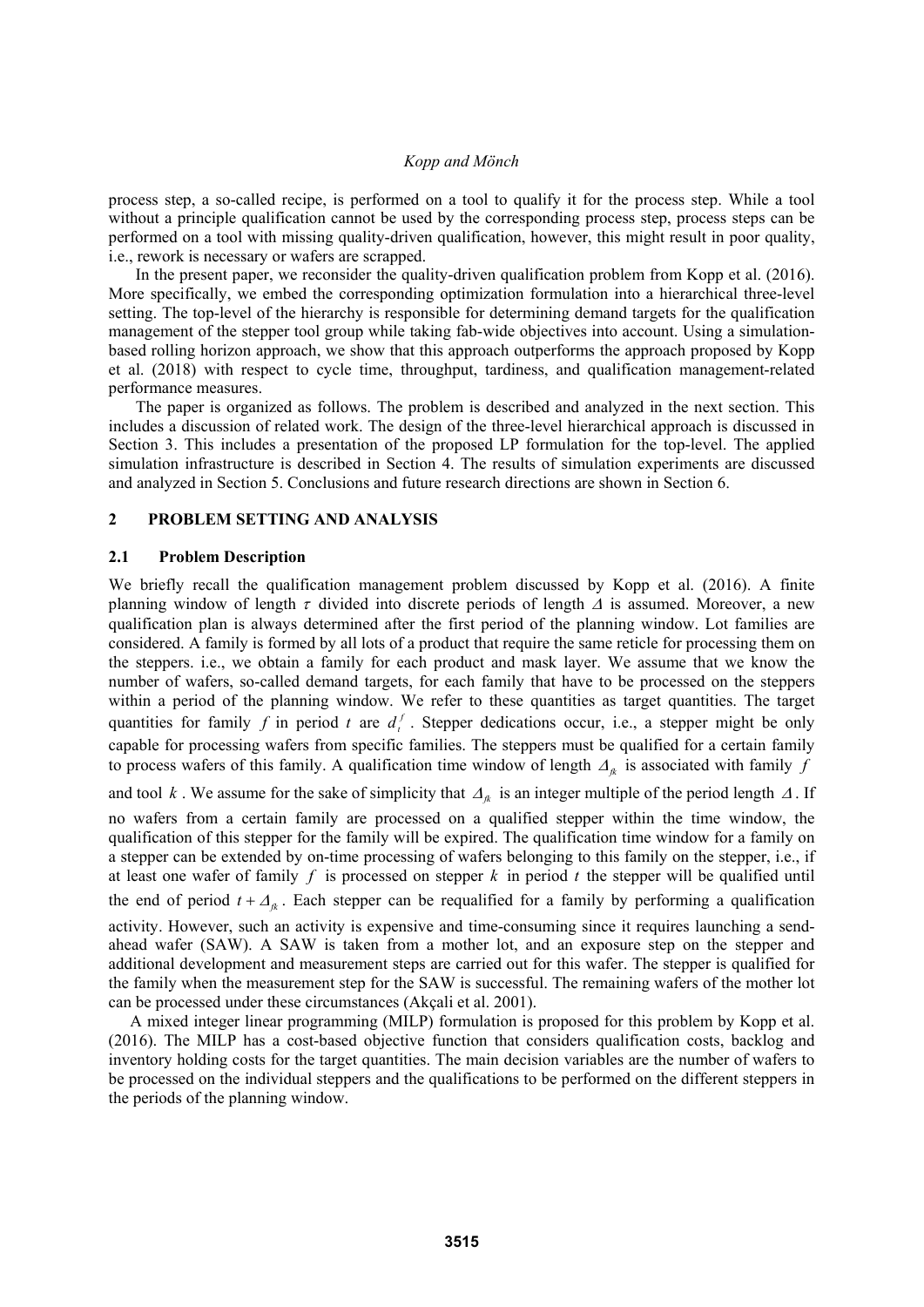We assume that the current time is *t*. The next process step of lot *j* is  $s \ge 1$ . We denote the local due dates for process step  $i \geq s$  by  $d_{ij}$ . The target quantities  $d_i^f$  for wafers of family  $f$  in period  $t$  are determined by the recursive equation

$$
d_{ii} := d_{ii-1} + (w_{ii} + 1)p_{ii}, \qquad (1)
$$

where  $w_{ij}$  is a lot- and process step-specific relative waiting time estimate. Moreover, we initialize  $d_{i,s-1} := r_{i}$  where  $r_{i}$  is the release date for step *s* of job *j*. When a local due date of a lot belongs to any period of the planning window of the instance formed at time *t* the target quantity for the corresponding family is increased by the number of wafers that belong to the lot. The relative waiting times are determined by long simulation runs and by considering the slack of the lot. Due to space limitations we do not recall the details and refer instead of this to (Kopp et al. 2018). One obvious limitation of the sketched approach to determine target quantities is the fact that the finite capacity of the wafer fab is not fully taken into account. We call this fairly straightforward approach slack-based approach (SBA) in the remainder of this paper. Note that SBA-type approaches are applied in wafer fabs.

It is shown by simulation experiments that when the MILP is applied in a rolling horizon setting pure critical ratio (CR)-based dispatching (cf. Sarin et al. 2011) without any qualification planning approaches is outperformed by the MILP approach. Here, a special dispatching strategy is used at the steppers that exploits the qualification decisions made by the MILP. We refer again to (Kopp et al. 2018) for the details. The top-level is formed by the SBA scheme, the medial-level by the MILP, and the base-level by the dispatching strategy.

In the present paper, we strive for eliminating some of the limitations of the SBA by designing a LP model for the target quantity calculation. This approach is abbreviated by LPA. Note that the LPA procedure has to take into account the finite capacity of the different tool groups. Moreover, due dates have to be respected. We are interested in assessing the performance of the LPA within a rolling horizon approach using discrete-event simulation.

#### **2.2 Discussion of Related Work**

Next, we discuss related work with respect to qualification management and hierarchical approaches in semiconductor manufacturing. Ignizio (2009) analyzes a principle qualification management problem for the stepper tool group in a wafer fab. A binary LP is used to make qualification decisions. Substantial cycle time and qualification cost reductions are observed. Several flexibility measures for principal qualification are proposed and assessed by Johnzén et al. (2011) and by Rowshannahad et al. (2015). Fu et al. (2010) consider a principle qualification management problem for semiconductor backend facilities. A MILP approach is proposed. But because an entire backend facility is considered, the target quantities in the qualification problem in the present paper can be replaced by the demand for the backend facility. Since the assumption of deterministic demand is unrealistic in many situations, a stochastic programming approach that is able to deal with demand uncertainty is proposed by Fu et al. (2015). Qualification management problems for tool groups motivated by semiconductor manufacturing settings are formulated as two-stage stochastic programming problems by Chang and Dong (2017). In contrast to Fu et al. (2015), the uncertainty of the offered tool group capacity is taken into account. This uncertainty is caused by tool breakdowns or by uncertainty in qualification times. Lagrangean relaxation is used to obtain computationally tractable solution schemes.

Hierarchical approaches are useful to tackle difficult decision-making tasks (Schneeweiss 2003). Such approaches are applied to semiconductor manufacturing-related problems. For instance, a two-level hierarchical approach is proposed by Mönch and Drießel (2005) and Mönch et al. (2006) for scheduling lots in a single wafer fab. The top-level is formed by an operational planning approach that set target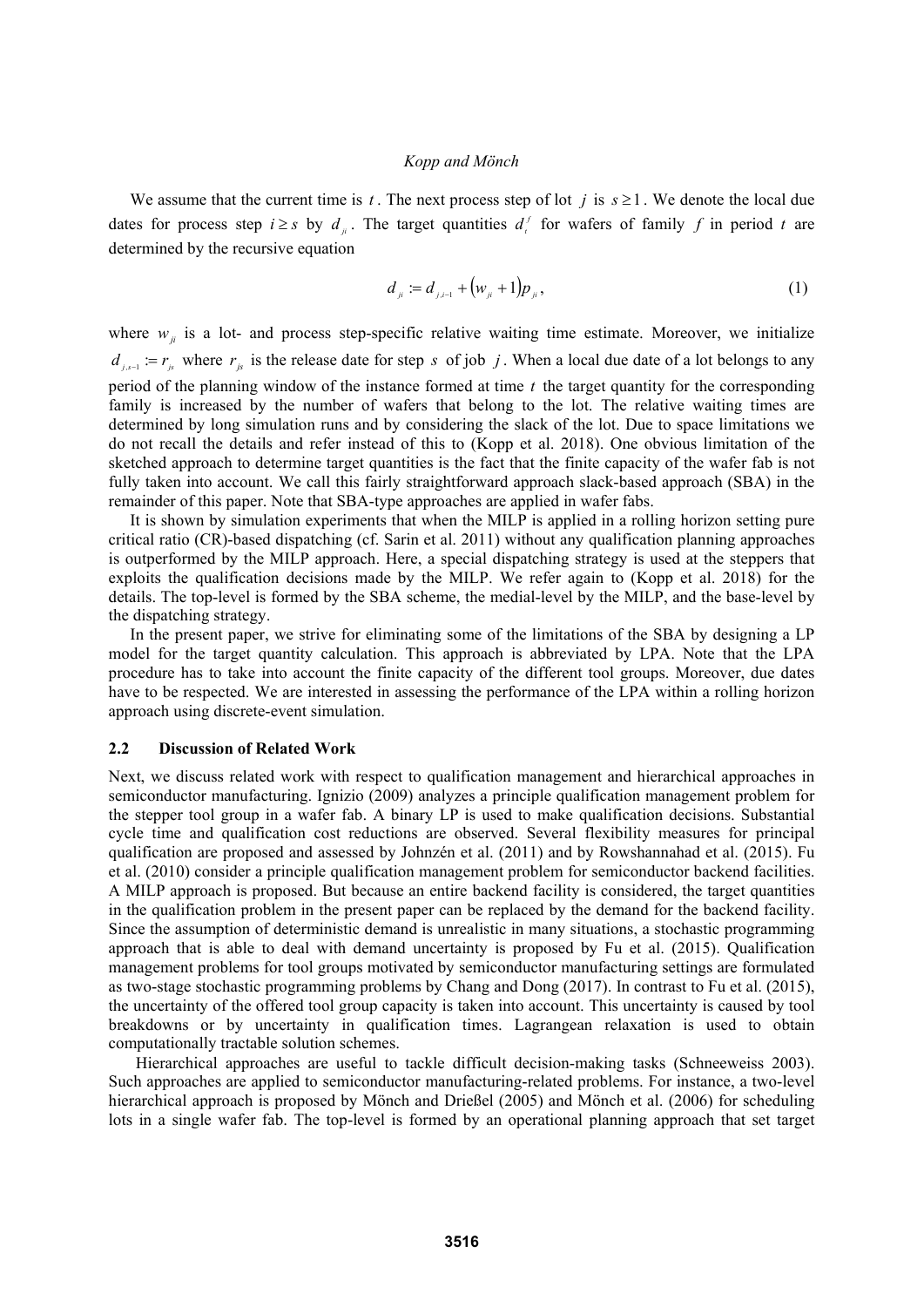completion times for the lots with respect to the different work areas, while a distributed variant of the shifting bottleneck heuristic is used for each single work area to schedule the lots. A hierarchical approach is also proposed by Chen et al. (2011) that is based on the idea to use a production planning model to calculate targets for lot moves, whereas dispatching rules that exploit the planning results are used to decide which lot is processed next. A hierarchical approach to ensure consistency of global and local scheduling decisions in wafer fabs is described by Sadeghi (2017). Linear programming is used on the top-level to derive move targets for the base-level.

A multi-level hierarchical approach for decisions in the photolithography area is proposed by Klemmt et al. (2010). The top-level of the hierarchy deals with tool qualifications to maximize throughput while taking WIP projections for the next weeks into account. However, it is not described how these WIP projections are obtained.

The most pertinent papers are those by Kopp et al. (2016), (2018) discussed in Subsection 2.1. Based on the discussed literature it seems desirable to design a hierarchical approach for the qualification management problem discussed in (Kopp et al. 2016, 2018). The top level should ensure that the finite capacity of the shop floor is taken into account. Moreover, it should be an aggregated approach to reduce the computational burden.

# **3 HIERARCHICAL APPROACH**

## **3.1 Overall Design Issues**

We propose a three-level hierarchical approach for qualification management in wafer fabs. In this paper, we mainly focus on the design of the top-level. The top-level is required for setting family targets for each period of the planning window of the medial-level. The LPA is based on input from higher-level planning approaches such as release schedules from production planning and capacity-feasible demand from master planning. The main purposes of the medial- and base-level are already described in Subsection 2.1. The hierarchical setting is shown in Figure 1.



Figure 1: Hierarchical approach.

The execution level, i.e. the base system of the wafer fab, is represented by a simulation model that mimics the behavior of the base system. We will describe the rolling horizon setting in more detail in Subsection 4.1.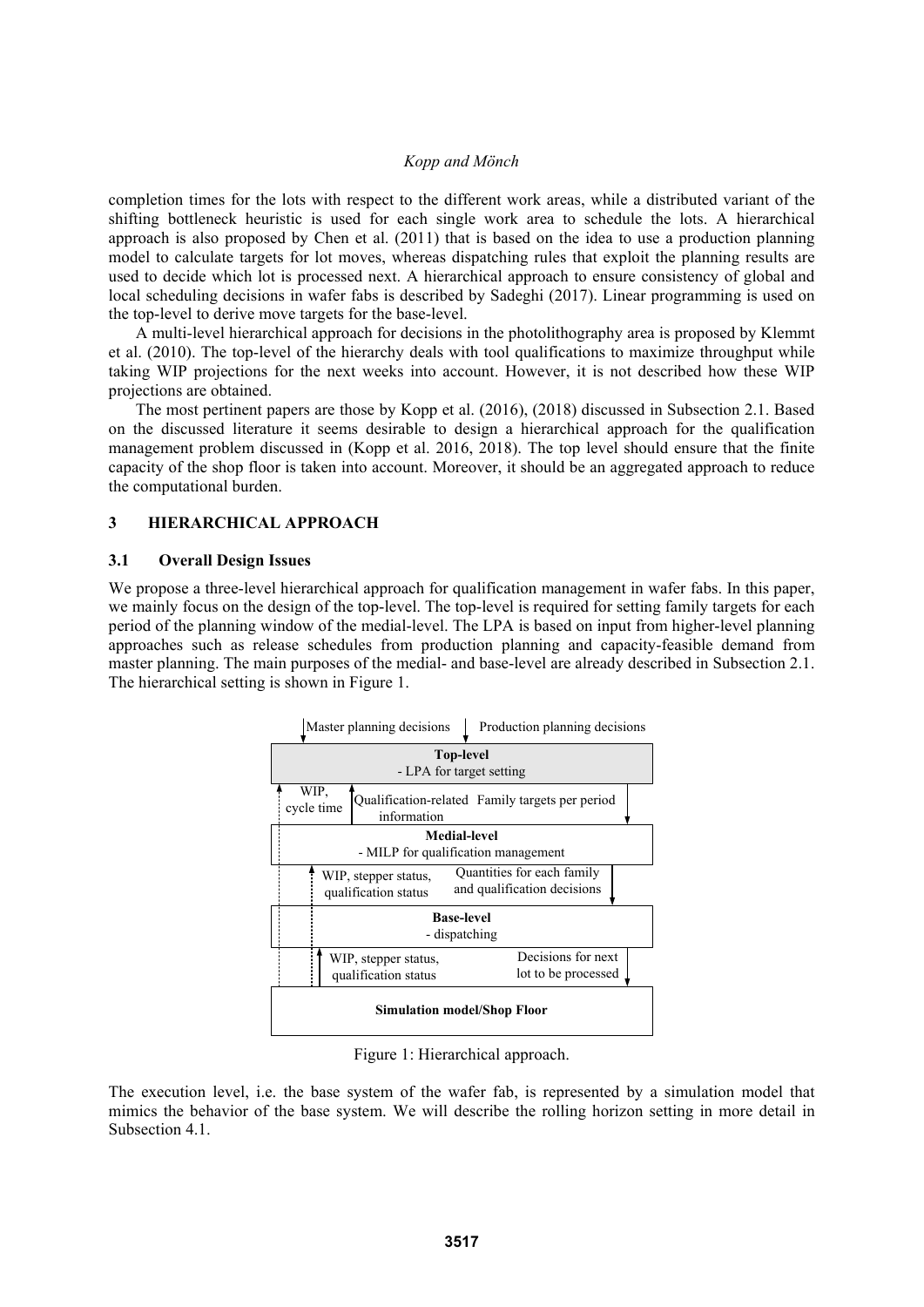# **3.2 Top-Level**

The top-level includes the LPA. Therefore, a finite time window of length *T* divided into discrete periods of equal length is considered. Each planning period has the duration of a single day. We assume that we know a release schedule and that demand information is available for the planning window. Moreover, cycle time information from the shop-floor is available that can be used to determine the number of operations that are completed within a planning period.

Due to the sake of simplicity, we start by presenting a model for an instance of the LPA that is generated and solved at the begin of each planning epoch of the rolling horizon approach. The following sets and indices are used in the LP model:

 $g = 1, \ldots, G$  product index  $k = 1, \ldots, K$  tool group index  $l = 1, \ldots, n_{\varphi}$  operation index for product *g*  $t = 1, \ldots, T$  period index.

The following parameters will be used within the model:

- $D_{\alpha}$ : demand for product *g* in period *t* (in wafers)
- $R_{gt}$ : (planned) quantity of product *g* released in period *t* (in wafers)
- $C_k$ : capacity of tool group *k* in period *t* (in hours)
- $p_{gl}$ : processing time of a single wafer from product *g* on operation *l* (in hours)

 $\overline{\mathcal{L}}$  $=\begin{cases} 1, & \text{if the tools of tool group } k \text{ are able to process wafers of product } g \text{ at operation} \\ 0, & \text{otherwise} \end{cases}$ *, f* if the tools of tool group k are able to process wafers of product g at operation  $\ell$ *d glk*

- $\omega_{\text{rel}}$ : WIP cost for product *g* at operation *l* in period *t*(per wafer)
- $b_{\sigma}$ : backlog cost for product *g* in period *t* (per wafer)
- $h_{gt}$ : inventory holding cost for product *g* in period *t* (per wafer)
- $s_{gt}$ : cost for shortfall of the quantity of product *g* to be released in period *t* (per wafer)
- $e_{\alpha}$ : cost for exceeding the quantity of product *g* to be released in period *t* (per wafer)
- $\delta_{el}$ : number of operations which can be completed in one period including operation *l* for product *g* .

The following decision variables are used within the LP:

- $X_{\text{rel}}$ : quantity of product *g* released in period *t* to operation *l*
- $Y_{\text{gal}}$ : quantity of product *g* completing operation *l* in period *t*

 $W_{\text{ext}}$ : WIP of product *g* at operation *l* at the end of period *t* 

- $B_{\alpha}$ : backlog quantity of product *g* in period *t*
- $I_{gt}$ : inventory quantity of product *g* in period *t*
- $S_{gt}$ : shortfall quantity of product *g* to be released in period *t*
- $E_{gt}$ : exceeding quantity of product *g* to be released in period *t*.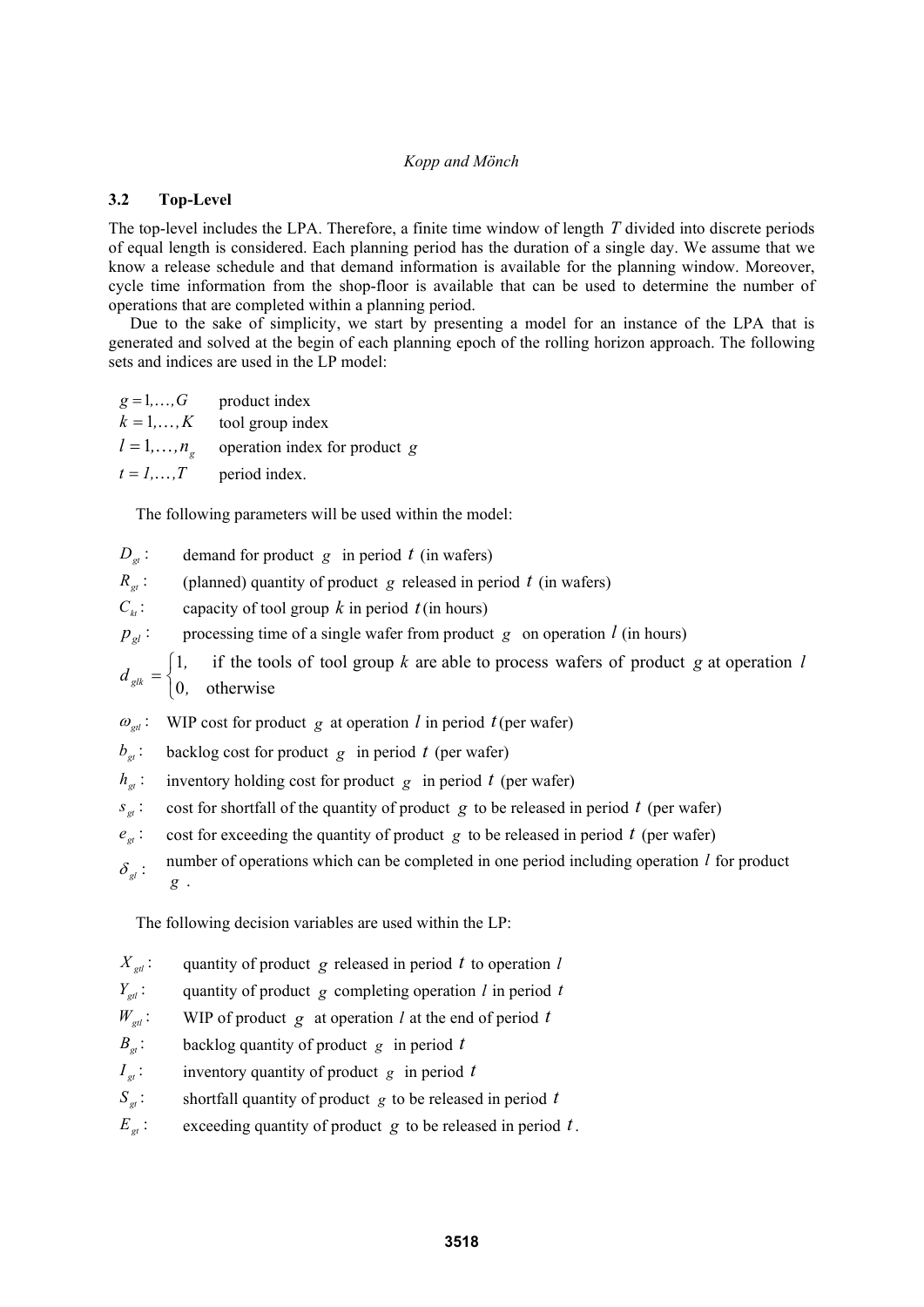Now the problem can be formulated as follows:

 $Y_{gt} + I_{g,t-1} - D_{gt} - B_{g,t}$ 

$$
\min \sum_{t=1}^{T} \sum_{g=1}^{G} \left[ \sum_{l=1}^{n_g} \omega_{gl} W_{gl} + b_{gl} B_{gt} + h_{gl} I_{gt} + s_{gl} S_{gt} + e_{gl} E_{gt} \right]
$$
\nsubject to

\n
$$
(2)
$$

$$
W_{g,t-1,l} + X_{gd} - Y_{gd} = W_{gd}
$$
\n
$$
Y_{gd} = X_{g,t,l+1}
$$
\n
$$
g = 1,...,G, t = 1,...,T, l = 1,...,n_g
$$
\n
$$
g = 1,...,G, t = 1,...,T, l = 1,...,n_g - 1
$$
\n(3)

$$
g = 1, ..., G, t = 1, ..., T, l = 1, ..., ng - 1
$$
 (4)

$$
S_{st} = I_{gt} \qquad \qquad g = 1, ..., G, \ t = 1, ..., T \tag{5}
$$

$$
X_{gt} + E_{gt-1} - R_{gt} - S_{gt-1} + S_{gt} = E_{gt}
$$
  $g = 1,...,G, t = 1,...,T$  (6)

$$
\sum_{g=1}^{G} \sum_{l=1}^{n_g} d_{glk} p_{gl} Y_{gll} \le C_{kt} \qquad k = 1,...,K, t = 1,...,T \qquad (7)
$$

$$
\sum_{j=0}^{s_{gl}} W_{g,t-1,l-j} \ge Y_{gl} \qquad \qquad g=1,\ldots,G \ , \ t=1,\ldots,T \ ,l=1,\ldots,n_g \qquad \qquad (8)
$$

$$
X_{gl}, X_{gt}, Y_{gt}, Y_{gl}, N_{gt}, W_{gl}, B_{gt}, I_{gt}, S_{gt}, E_{gt} \ge 0 \t g = 1, ..., G, t = 1, ..., T, l = 1, ..., n_g.
$$
 (9)

 The objective (2) is to minimize the sum of backlog and inventory holding costs for finished wafers and penalty costs for deviations of the number of released wafers from the intended quantity. The constraints (3) and (4) ensure that each lot has to complete all operations of their routes to finish the production process. The constraint set (5) represents inventory balance equations for lots completing their last operation while constraint set (6) balances the number of released wafers, i.e., wafers of lots entering the first operation. A capacity restriction for each tool group is modeled by constraints (7). Constraints (8) limits the lot movements along their routes. That means that a lot at operation  $l - \delta_{gl}$  can finish in a single period at most the operations up to operation *l* . The constraint set (9) guarantees that the domain of the decision variables is respected. This LP is similar to the fixed lead time formulation for production planning described by Kacar et al. (2013). The  $\delta_{el}$  values are calculated in a preprocessing step using backward termination similar to expression (1). The processing times of the process steps and a fraction  $\rho$ <1 of the process step-specific relative waiting time estimates  $w_i$  are applied within the calculations.

Note that we are mainly interested in the  $Y_{\text{gal}}$  quantities for those process steps *l* that belong to the operations that have to be carried out on the steppers. These quantities are used to derive values for the targets  $d^f$ . They are a major ingredient for the MILP formulation on the medial-level.

#### **4 SIMULATION INFRASTRUCTURE**

#### **4.1 Simulation Framework**

The simulation framework proposed by Mönch (2007) for production control and extended to planning approaches by Ponsignon and Mönch (2014) is applied to assess the performance of the hierarchical approach in a rolling horizon setting. A blackboard-type data layer that is located in the memory of the simulation computer contains the status of important objects such as lots, tools, and route information.

A stop and go approach is applied to implement the rolling horizon approach. This means that the simulation stops whenever a LPA instance or a MILP instance for qualification management have to be solved. This requires that the corresponding instances are generated based on data from the simulation. In this paper, the MILP model has a planning window of  $\tau = 12$  periods where the period length is  $\Delta = 4$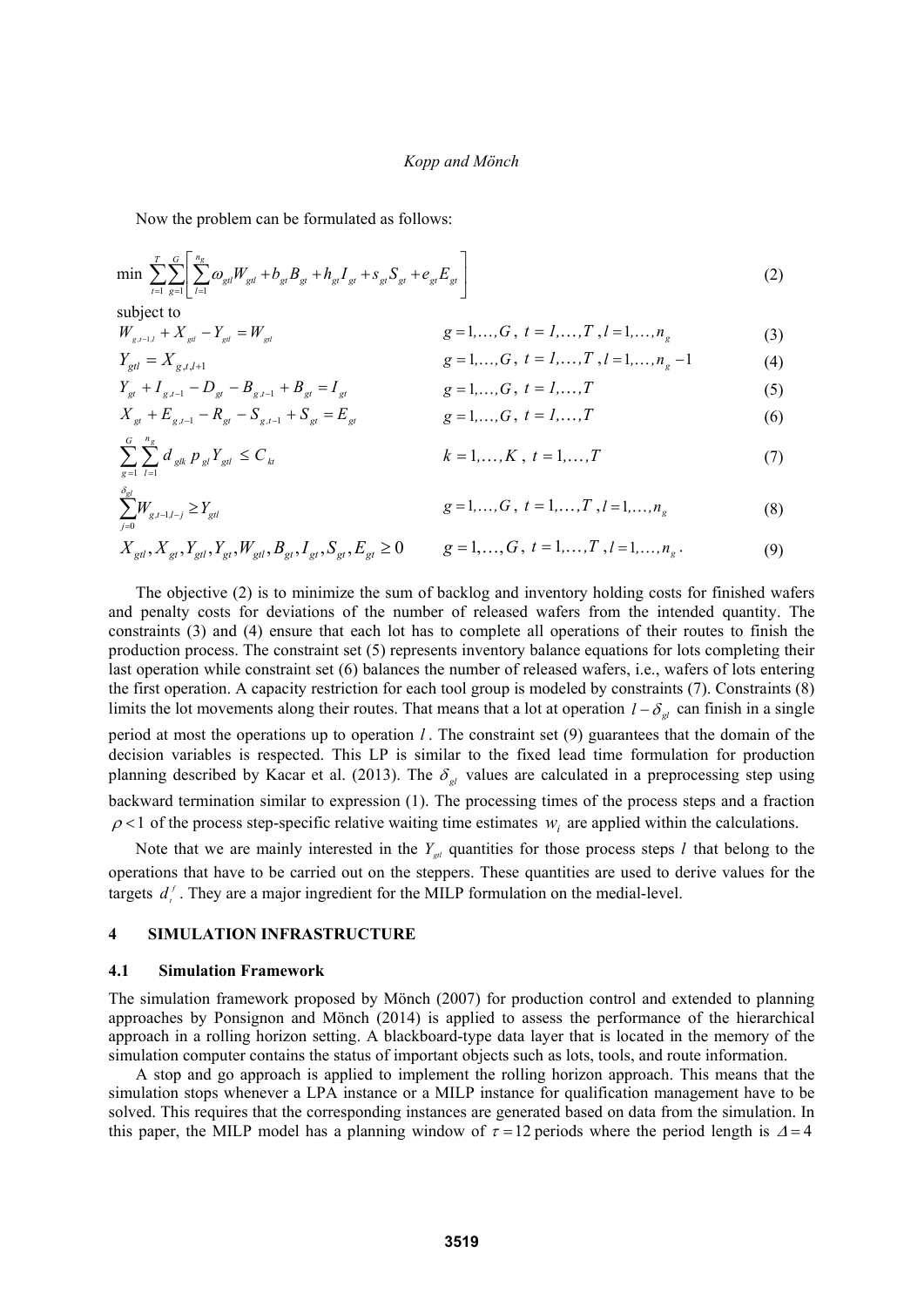hours. A new qualification plan is computed every  $\Delta$  hours. Since the generation of a new MILP instance requires instructions from the top-level, we generate a LPA instance every  $\Delta$  hours. The LPA planning window is  $T = 60$  days, while the length of a single period is one day. For the MILP solution, a maximum computing time of five minutes per instance is allowed. Moreover, a relative MIP gap of 5% percent is used to terminate the solution process before the end of the maximum computing time is reached. The simulation infrastructure is coded in the C++ programming language. AutoSched AP is used as simulation engine. The CPLEX libraries are applied to solve the LPA instances and the MILP instances for qualification management.

## **4.2 Simulation Model**

The MIMAC I simulation model (cf. Simulation Data Sets 2018) is used within the rolling horizon experiments. It contains two products with over 200 process steps each. Over 200 tools are considered that are organized in 84 tool groups. Due to the reentrant process flows that lead to frequent stepper visits, we obtain 17 families. Each lot of the two products has 48 wafers. The simulation model contains batch processing tools and tools with sequencing-dependent setup times.

Moreover, it contains a fairly detailed model of the photolithography work area that includes reticles and SAW functionality. The time windows have a length of 1-3 days. They are randomly chosen according to a discrete uniform distribution. Existing qualifications might expire due to several reasons, for instance due to reaching the end of the qualification time window or due to tool breakdowns (see Kopp et al. 2018 for more details).

For the sake of simplicity, we assume that a release schedule exists for the entire simulation horizon. This release schedule is derived from normally distributed release quantities where we have to specify the mean that leads to a target bottleneck utilization (BNU) and the coefficient of variation (CV) of the release quantities. We artificially create demand that has to be fulfilled by the wafer fab by performing due date calculations for WIP lots and lots from the release schedule using the recursive approach from expression (1). Here, we use waiting time factors that result from the target BNU. A similar technique is used to set the due dates of the lots. We recall that in a real-world setting both the demand and the release schedule are provided by higher planning levels. Since the demand is also calculated based on WIP lots, the demand changes slightly along the simulation horizon. Note again that in a real-word setting forecast updates occur that lead to demand fluctuations over time.

# **5 SIMULATION EXPERIMENTS**

#### **5.1 Design of Experiments**

The goal of the experiments consists in comparing the SBA and the LPA. We expect that the performance of the hierarchical approach depends on the target BNU level of the steppers, the demand variability represented by the CV level, and the qualification costs. Note that the remaining cost settings for the MILP approach on the medial-level are taken from (Kopp et al. 2016). The design of experiments is summarized in Table 1.

We are interested in assessing the quality of the hierarchical approach by means of global performance measure values. Therefore, we report the resulting throughput (TH), i.e. the number of lots completed over the entire simulation horizon, the average cycle time (ACT), and the average tardiness (AT). The tardiness of a lot with due date  $d_i$  and completion time  $C_i$  is defined as  $T_i = \max(C_i - d_i, 0)$ . We will also report the number of expired qualifications due to reaching the end of the time windows. This quantity is abbreviated by QE. In addition, we show the average number of existing qualifications, denoted by #Q.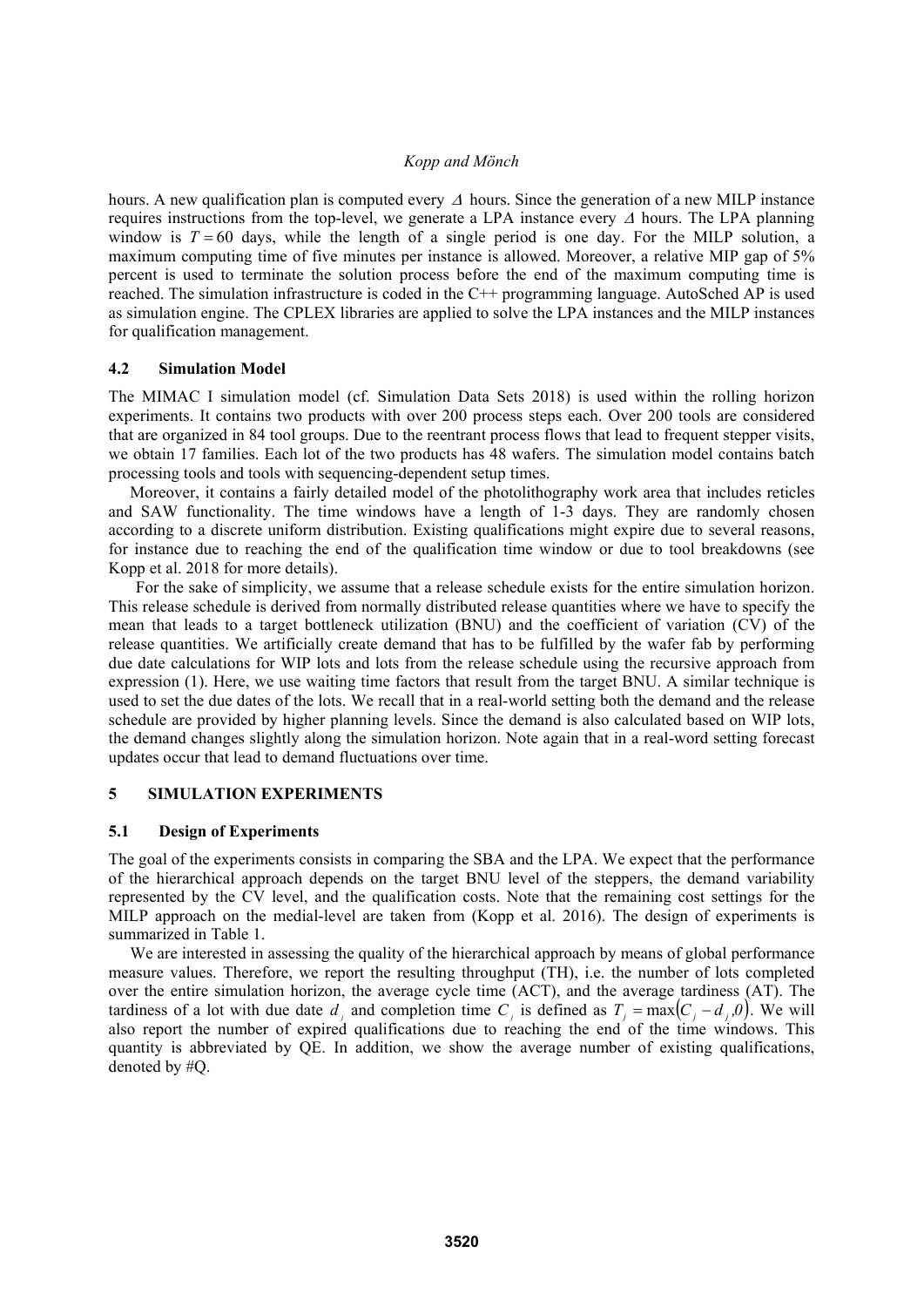| Factor                                                 | Level          | Count |
|--------------------------------------------------------|----------------|-------|
| <b>BNU</b>                                             | 70%, 95%       |       |
| CV of the release quantities                           | 0.1, 0.25      |       |
| Qualification costs (for the MILP at the medial-level) | 100, 800, 4000 |       |
| Top-level approach                                     | SBA, LPA       |       |
| Number of independent simulation replications          |                |       |
| Total number of simulation runs                        |                |       |

#### Table 1: Design of simulation experiments.

A simulation horizon of 26 weeks is used in the experiments. This includes a warm-up period of four weeks that is excluded from the statistics. Five independent simulation replications are performed for each factor combination. The average values of the corresponding performance measures are reported. The cost settings for the LPA on the top-level used in the experiments are shown in Table 2. These settings performed well compared to other settings in some preliminary experimentation. Similar cost values are also used by Kacar et al. (2016). Note that the costs  $e_{gt}$  and  $s_{gt}$  for exceeding and shortfall the quantity of product *g* to be released in period *t* are fairly high since the release schedule is already determined and has to be met by the LPA as much as possible.

Table 2: Cost setting of the LPA on the top-level.

| <b>Cost Setting</b> | $\alpha t$ | $\omega_{gtl}$ |    |     |  |
|---------------------|------------|----------------|----|-----|--|
|                     |            |                | 00 | 100 |  |

The simulation experiments are performed using a computer with an Intel Core i7-4790 CPU 3.60 GHz with 16 GB RAM. The simulation time for a single replication is on average 12 hours. Note that this includes the solution of 1092 MILP instances and 1092 LP instances.

# **5.2 Simulation Results**

The simulation results for a target BNU level of 95% are shown in Table 3 where we compare the performance of the top-level approaches SBA and LPA. The results are grouped with respect to the different factor combinations. Average values are reported.

| CV  | Cost | <b>Top-level</b> | <b>TH</b> | <b>ACT</b> (in days) | AT (in hours) | QE  | #Q   |
|-----|------|------------------|-----------|----------------------|---------------|-----|------|
| 0.1 | 100  | <b>SBA</b>       | 1488      | 22.69                | 38.8          | 244 | 30.9 |
|     |      | <b>LPA</b>       | 1486      | 22.68                | 35.5          | 160 | 27.8 |
|     | 800  | <b>SBA</b>       | 1488      | 22.79                | 37.9          | 153 | 25.3 |
|     |      | <b>LPA</b>       | 1484      | 23.01                | 40.8          | 138 | 25.4 |
|     | 4000 | <b>SBA</b>       | 1479      | 24.15                | 63.6          | 113 | 20.3 |
|     |      | <b>LPA</b>       | 1480      | 23.79                | 54.4          | 108 | 22.5 |
| 0.5 | 100  | <b>SBA</b>       | 1458      | 23.83                | 71.4          | 265 | 29.9 |
|     |      | <b>LPA</b>       | 1456      | 23.37                | 59.7          | 174 | 27.6 |
|     | 800  | <b>SBA</b>       | 1458      | 23.94                | 74.7          | 164 | 24.7 |
|     |      | <b>LPA</b>       | 1457      | 23.83                | 65.9          | 141 | 25.0 |
|     | 4000 | <b>SBA</b>       | 1457      | 25.39                | 96.7          | 120 | 20.0 |
|     |      | <b>LPA</b>       | 1458      | 24.21                | 70.8          | 100 | 22.3 |

Table 3: Results of simulation experiments for 95% BNU.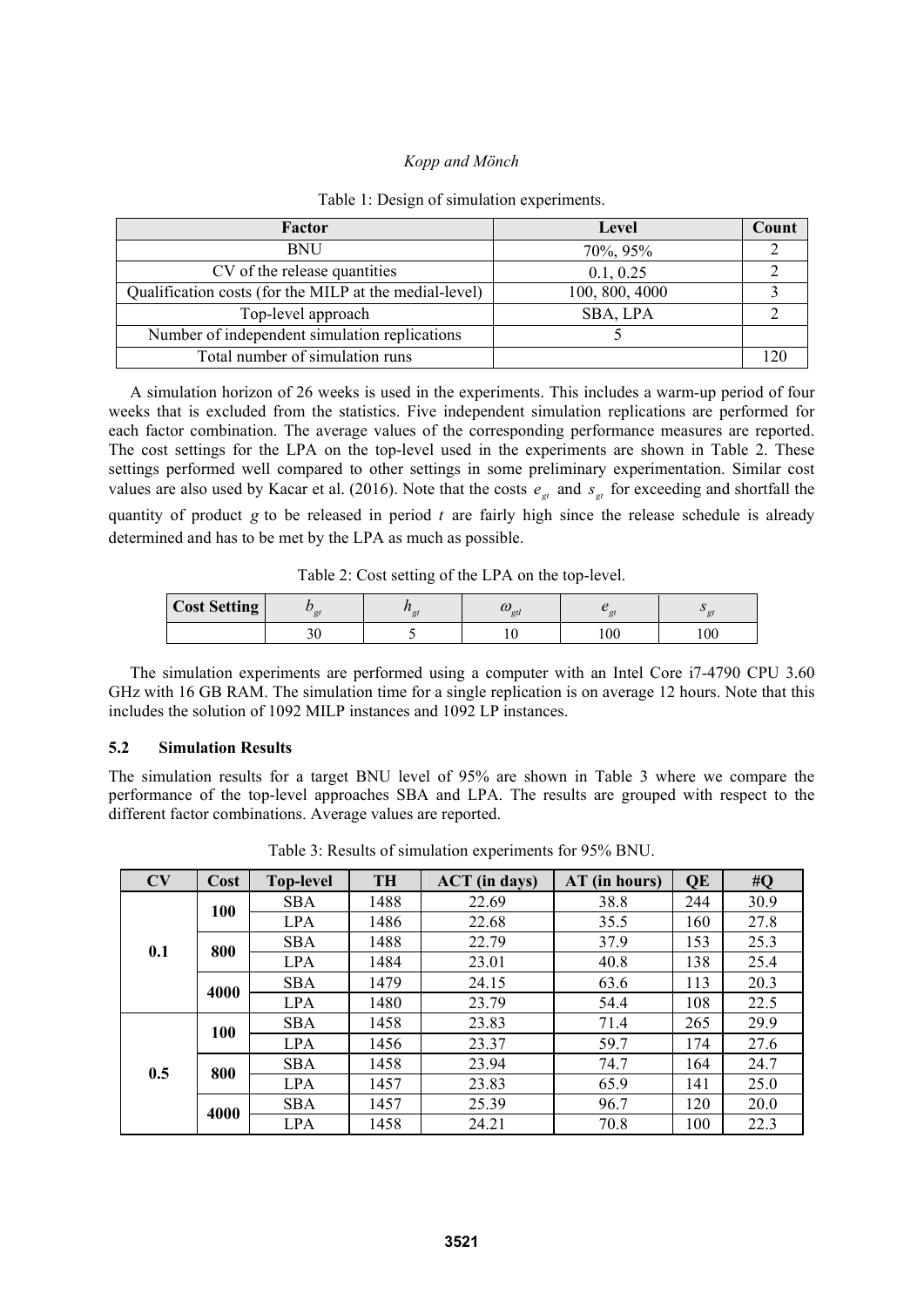The results for a BNU level of 70% are shown in Table 4. They are organized in a similar way as found in Table 3.

| CV   | Cost | <b>Top-level</b> | <b>TH</b> | <b>ACT</b> (in days) | $AT$ (in hours) | QE  | #Q   |
|------|------|------------------|-----------|----------------------|-----------------|-----|------|
| 0.1  | 100  | <b>SBA</b>       | 1077      | 19.63                | 49.1            | 649 | 30.9 |
|      |      | <b>LPA</b>       | 1081      | 19.69                | 50.2            | 385 | 24.6 |
|      | 800  | <b>SBA</b>       | 1081      | 19.73                | 51.4            | 384 | 24.1 |
|      |      | <b>LPA</b>       | 1079      | 19.81                | 52.3            | 329 | 22.6 |
|      | 4000 | <b>SBA</b>       | 1083      | 20.18                | 59.9            | 242 | 19.1 |
|      |      | <b>LPA</b>       | 1082      | 20.05                | 56.9            | 223 | 19.0 |
|      | 100  | <b>SBA</b>       | 1048      | 19.86                | 54.3            | 658 | 30.6 |
|      |      | <b>LPA</b>       | 1050      | 19.92                | 55.5            | 456 | 25.3 |
| 0.25 | 800  | <b>SBA</b>       | 1050      | 20.10                | 58.8            | 401 | 23.5 |
|      |      | <b>LPA</b>       | 1053      | 19.96                | 55.2            | 359 | 22.2 |
|      | 4000 | <b>SBA</b>       | 1051      | 20.38                | 64.3            | 267 | 19.2 |
|      |      | <b>LPA</b>       | 1050      | 20.18                | 59.4            | 258 | 19.1 |

Table 4: Results of simulation experiments for 70% BNU.

 The ACT values are depicted in Figure 2, while the number of expired qualifications is shown in Figure 3.



Figure 2: Average cycle times for all factor combinations.

## **5.3 Analysis and Discussion of the Results**

We see from the Tables 3 and 4 that for both approaches low qualification costs result in a larger number of existing qualifications. In contrast, larger qualification costs lead to a smaller requalification effort due to a smaller number of expired qualifications. However, we see from Figure 2 that in this situation at the same time the reached performance measures such as ACT are worse.

We see from the Tables 3 and 4 that under some experimental conditions the SBA is outperformed by LPA with respect to TH, ACT, AT, and the qualification effort. Moreover, there are situations, for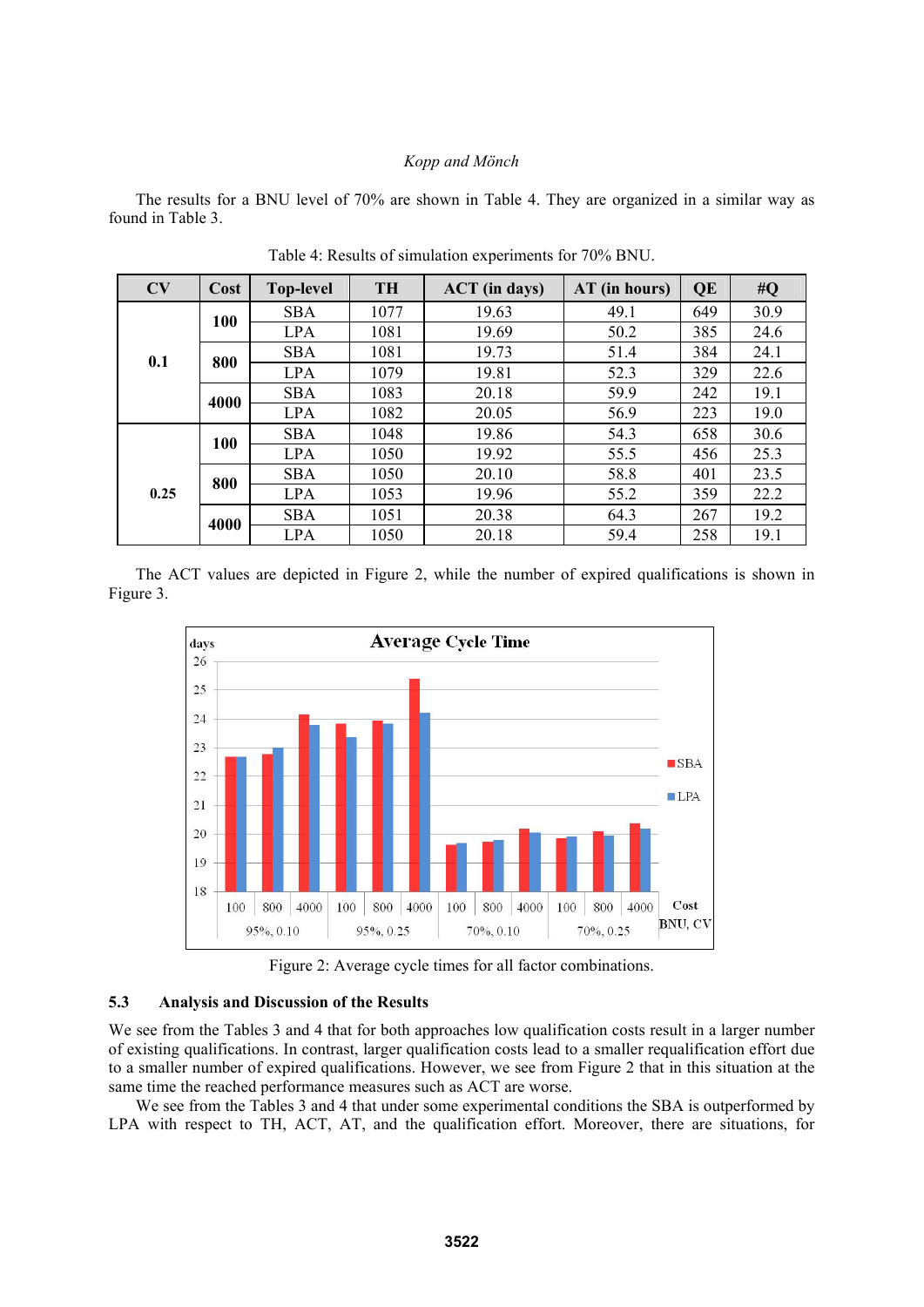instance, at BNU =  $70\%$  and low qualification costs, where the SBA performs only slightly better with respect to the obtained ACT values but the number of expired qualifications is much larger. Under all experimental conditions, the LPA leads to a smaller number of expired qualifications.



Figure 3: Expired qualifications for all factor combinations.

Next, we discuss the impact of the target BNU level and the demand variability. Analyzing the ACT and the AT values, both approaches achieve similar results for a BNU level of 70%, as we can see from Table 4. However, the LPA performs better for a BNU level of 95% since in this situation less room exists for waiting steppers due to lacking qualifications for proceeding available lots while the qualification effort is also smaller at the same time. We see from the Tables 3 and 4 that larger CV values lead to worse results with respect to the global performance measure values as well as the qualification effort. As expected, the LPA can better deal with a larger demand variability since its performance compared to that of the SBA is better.

We analyze the impact of the different qualifications costs for the SBA and the LPA. We observe from the Figures 2 and 3 that the differences for both the ACT and the number of expired qualifications are larger when using the SBA instead of the LPA. Therefore, the LPA is less sensitive to changes of the qualification costs.

# **6 CONCLUSIONS AND FUTURE RESEARCH**

In this paper, we discussed the design of a top-level in a hierarchical approach for qualification management. We proposed an LP-based approach that takes into account the finite capacity of the tool groups. Moreover, global performance measures such as ACT or TH are supported by this approach. We compared the new planning-based approach with a rule-based approach from previous research (Kopp et al. 2018) when both approaches are applied in a rolling horizon setting. Simulation experiments with a large-sized wafer fab model demonstrated that the LP-based approach outperforms the rule-based approach under almost all experimental conditions.

There are several directions for future research. First of all, we think that models with nonlinear clearing functions (cf. Missbauer and Uzsoy 2010) should be used instead of the present LP formulation that requires estimates with respect to the number of process steps to be performed within a period. We believe that this is especially important when demand that follows the multiplicative martingale model of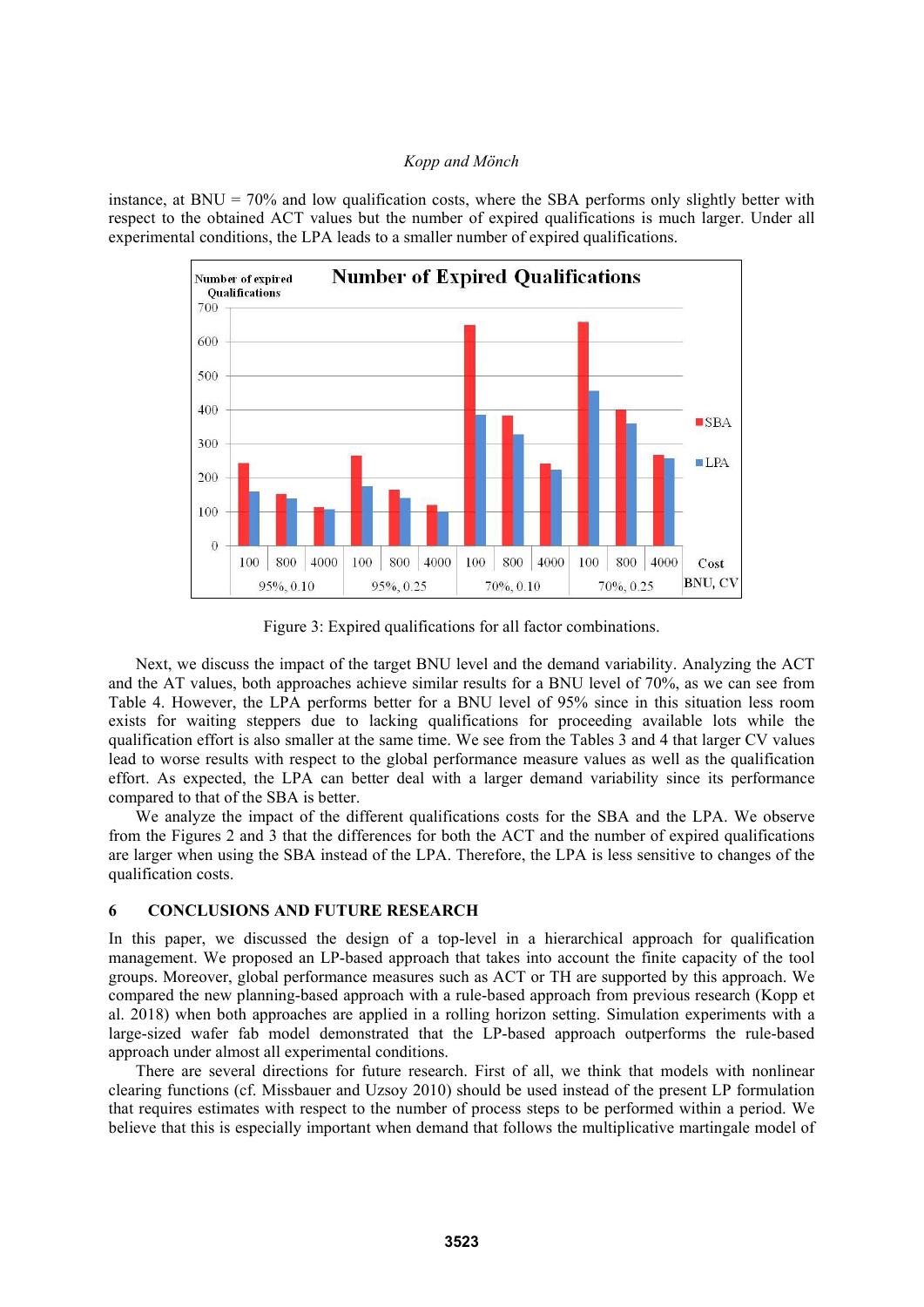forecast evolution (MMFE) (Heath and Jackson 1994) is considered within the rolling horizon. Here, experiments with the multi-product multiplicative MMFE scheme presented by Ziarnetzky et al. (2018) are interesting. Assessing stability issues within the rolling horizon setting is another avenue for future research.

### **ACKNOWLEDGMENTS**

The authors would like to thank Detlef Pabst and Marcel Stehli, GLOBALFOUNDRIES, for fruitful discussions of the qualification management problem addressed in this paper.

## **REFERENCES**

- Akçali, E., K. Nemoto, K., and R. Uzsoy. 2001. "Cycle-time Improvements for Photolithography Process in Semiconductor Manufacturing. " *IEEE Transactions on Semiconductor Manufacturing* 14(1):48- 56.
- Chang, X. and M. Dong. 2017. "Stochastic Programming for Qualification Management of Parallel Machines in Semiconductor Manufacturing." *Computers & Operations Research* 79:49-59.
- Chen, M., S. C. Sarin, and A. Peake. 2010. "Integrated Lot sizing and Dispatching in Wafer Fabrication." *Production Planning & Control* 21(5): 485-495.
- Chien, C., S. Dauzère-Pérès, H. Ehm, J. Fowler, Z. Jiang, S. Krishnaswamy, L. Mönch, and R. Uzsoy. 2011. "Modeling and Analysis of Semiconductor Manufacturing in a Shrinking World: Challenges and Successes." *European Journal of Industrial Engineering* 5(3):254-271.
- Fu, M., M. Haghnevis, R. Askin, J. W. Fowler, and M. Zhang. 2010. "Machine Qualification Management for a Semiconductor Back-end Facility." In *Proceedings of the Winter Simulation Conference*, edited by L. Yilmaz et al., 2486-2492. Piscataway, New Jersey: IEEE.
- Fu, M., R. Askin, J. W. Fowler, and M. Zhang. 2015. "Stochastic Optimization of Product–machine Qualification in a Semiconductor Back-end Facility." *IIE Transactions* 47(7):739-750.
- Ignizio, J. P. 2009. "Cycle Time Reduction via Machine-to-operation Qualification." *International Journal of Production Research* 47(24):6899-6906.
- Johnzén, C., S. Dauzère-Pérès, and P. Vialletelle. 2011. "Flexibility Measures for Qualification Management in Wafer Fabs." *Production Planning & Control* 22(1):81-90.
- Heath, D. C. and P. L. Jackson. 1994. "Modeling the Evolution of Demand Forecasts with Applications to Safety Stock Analysis in Production Distribution Systems." *IIE Transactions* 26(3):17-30.
- Kacar, N. B., L. Mönch, and R. Uzsoy. 2013. "Planning Wafer Starts using Nonlinear Clearing Functions: a Large-Scale Experiment." *IEEE Transactions on Semiconductor Manufacturing* 26(4):602-612.
- Kacar, N. B., L. Mönch, and R. Uzsoy. 2016. "Modeling Cycle Times in Production Planning Models for Wafer Fabrication." *IEEE Transactions on Semiconductor Manufacturing* 29(2):153-167.
- Klemmt, A., J. Lange, G. Weigert, F. Lehmann, and J. Seyfert. 2010. "A Multistage Mathematical Programming based Scheduling Approach for the Photolithography Area in Semiconductor Manufacturing." In *Proceedings of the 2010 Winter Simulation Conference*, edited by B. Johansson et al., 2474-2485. Piscataway, New Jersey: IEEE.
- Kopp, D., L. Mönch, D. Pabst, and M. Stehli. 2016. "An Optimization Model for Qualification Management in Wafer Fabs." In *Proceedings of the 2016 Winter Simulation Conference*, edited by T. M. K. Roeder et al., 2610-2620. Piscataway, New Jersey: IEEE.
- Kopp, D., L. Mönch, D. Pabst, and M. Stehli. 2018. "Qualification Management in Wafer Fabs: Optimization Approach and Simulation-based Performance Assessment." Technical Report, Department of Mathematics and Computer Science, University of Hagen, Hagen, Germany.
- Missbauer, H., and R. Uzsoy 2010. "Optimization Models for Production Planning." In *Planning Production and Inventories in the Extended Enterprise: A State of the Art Handbook*, edited by K. G. Kempf, P. Keskinocak, and R. Uzsoy, 437-508. New York: Springer.